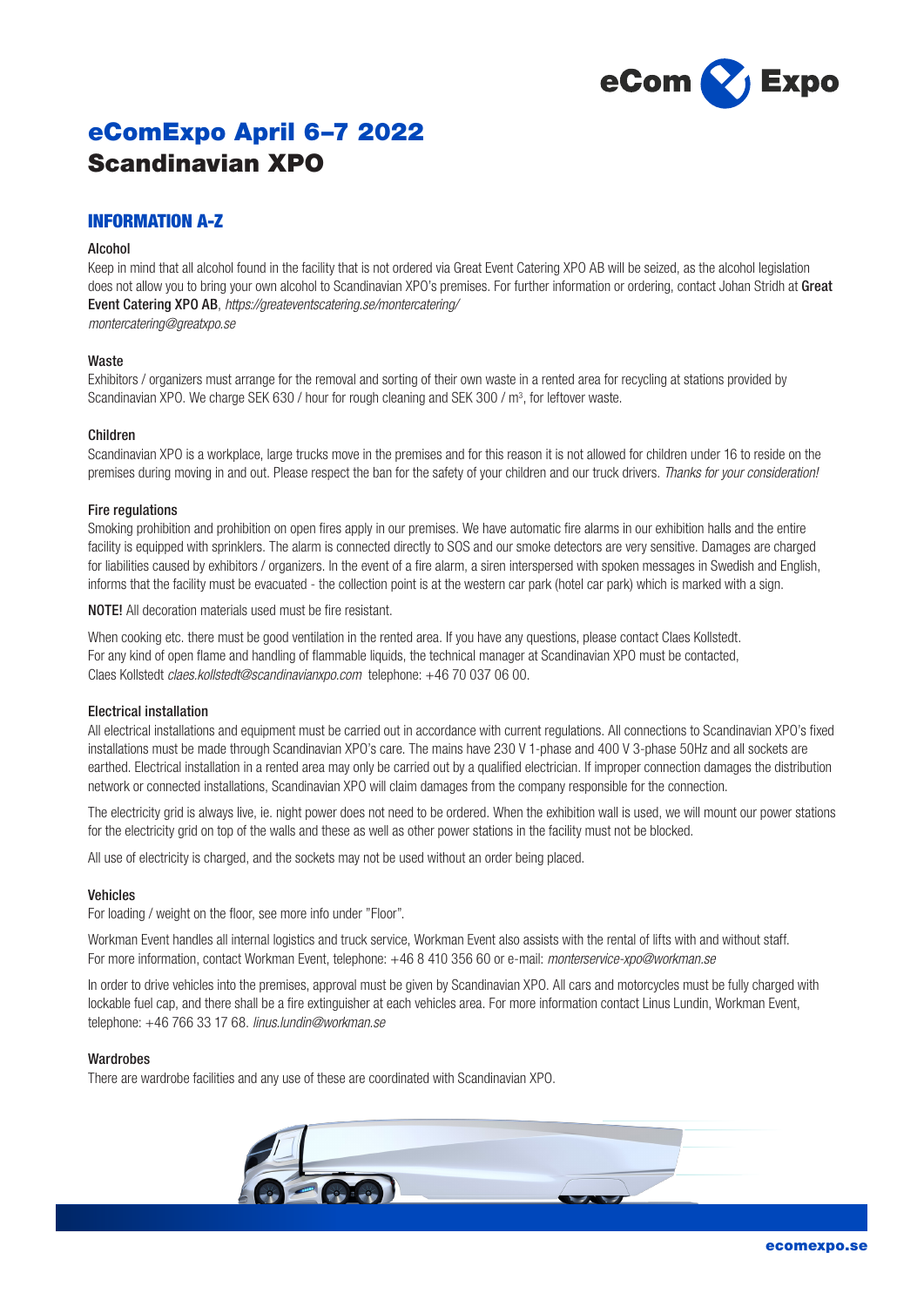

# Liquid gas

Exhibitors who want to use LPG must report this to Workman Event, *monterservice-xpo@workman.se* no later than 3 weeks before the fair for further instructions.

LPG and other pressure vessels must not be stored inside the premises during the night.

# Floor

*Hall 1:* Concrete floor, floor weight 10 kN / sqm - shaft pressure 210 kN / shaft. *Hall 2:* Concrete floor, Floor weight 10kN / sqm - shaft pressure 50kN / shaft. *Hall 3:* Concrete floor with epoxy finish, Floor weight 10kN / sqm - shaft pressure 50kN / shaft.

In general, wheelbase of 4.8 m applies with wheeldistance of 1.85 m.

All damage to the floor is repaired by Scandinavian XPO and paid for by exhibitors / organizers who rented the space. For questions about what who is allowed to contact Workman Event, *monterservice-xpo@workman.se*.

## Work with hot materials

Please contact the fire protection manager at Workman Event, *monterservice-xpo@workman.se* no later than 3 weeks before the fair / event for further instructions.

# Internet

Scandinavian XPO offers its customers and exhibitors wired connection for a fee, and wireless wifi connection to the internet for free.

The wired connection is ordered in advance and the infrastructure is based on a switched and redundant network with high capacity and reliability. Address assignment is via DHCP.

Scandinavian XPO is not responsible for customers 'and exhibitors' own computers and / or applications.

The wireless network supports 802.11n / ac. Own wireless routers and networks as well as other transmitting radio equipment are not permitted as these may interfere with Scandinavian XPO wireless networks. For special needs, always check with the technical department: *monterservice-xpo@workman.se*

Are you for example going to live broadcast, connect to servers or demonstrate something online, wired connection is always recommended.

## Invironmental sorting in the exhibition halls

During moving in and moving out, there are environmental sorting stations located in the exhibition halls, as well as during ongoing trade fairs / events, these are located in connection with the exhibition hall. At the stations, sorting takes place in four fractions; Wood, Cardboard, Plastic and Combustible.

In the corridors during the event, dust-bins are placed for small amounts of paper, other materials and bottles during the event.

## Music

Scandinavian XPO has an agreement with the Swedish Composers' International Music Bureau (STIM), the Swedish Artists' and Musicians' Interest Organization (SAMI). So music can be played freely in a stand provided that it does not disturb stand neighbors etc.

## Painting

The exhibition walls are roughly repainted in white with a reservation for certain defects.

If you want a finer finish, we recommend that you order painting if the walls are not to be covered with any other material. Contact for more info: Workman Event, telephone: +46 8 410 356 60 or e-mail: *monterservice-xpo@workman.se* 

## Parking

You have the opportunity to buy a parking ticket for one day at a time and several days at the card machines placed in the parking lot.